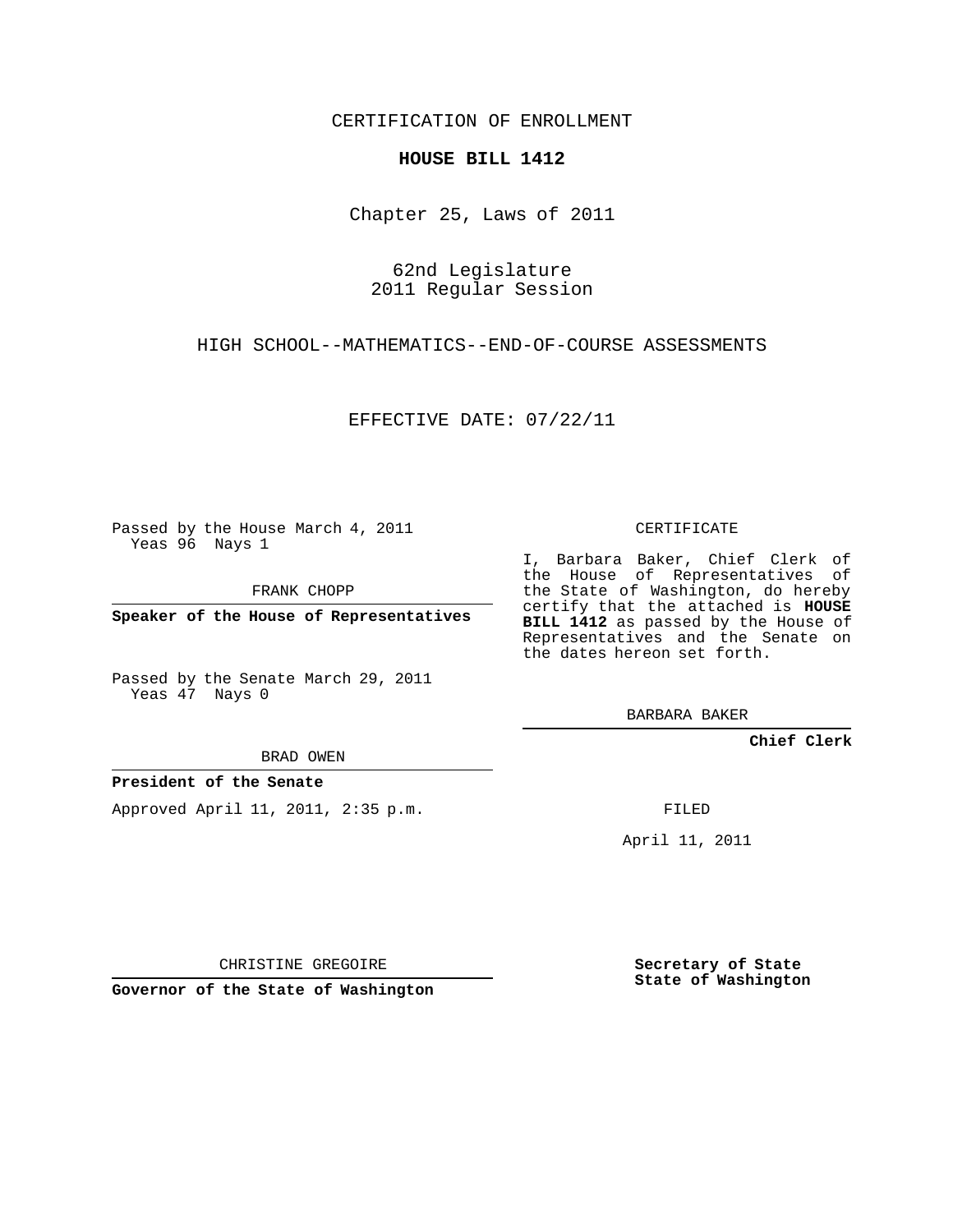# **HOUSE BILL 1412** \_\_\_\_\_\_\_\_\_\_\_\_\_\_\_\_\_\_\_\_\_\_\_\_\_\_\_\_\_\_\_\_\_\_\_\_\_\_\_\_\_\_\_\_\_

\_\_\_\_\_\_\_\_\_\_\_\_\_\_\_\_\_\_\_\_\_\_\_\_\_\_\_\_\_\_\_\_\_\_\_\_\_\_\_\_\_\_\_\_\_

Passed Legislature - 2011 Regular Session

# **State of Washington 62nd Legislature 2011 Regular Session**

**By** Representatives Santos, Dammeier, Probst, Liias, Kelley, Kenney, and Van De Wege; by request of Superintendent of Public Instruction

Read first time 01/20/11. Referred to Committee on Education.

 AN ACT Relating to high school mathematics end-of-course assessments; amending RCW 28A.655.066; and creating a new section.

BE IT ENACTED BY THE LEGISLATURE OF THE STATE OF WASHINGTON:

 NEW SECTION. **Sec. 1.** The legislature finds that acquiring mathematical skills and knowledge is critical for the future financial and personal success of public school graduates. However, the legislature finds that requiring students in the classes of 2013 and 2014 to meet the standards on two high school mathematics end-of-course assessments to graduate would not be fair to students or a valid use of the new end-of-course assessments. Specifically, a majority of these students will have taken algebra I or integrated mathematics one or more years before taking the end-of-course assessments. In addition, teachers need more time to incorporate the new 2008 mathematics standards into their instruction to properly prepare students for the new assessment requirements. Instead, the legislature intends to provide a reasonable transition period and require students in the classes of 2013 and 2014 to meet the standard on only one assessment. Students in subsequent classes will be required to meet the standards on both assessments.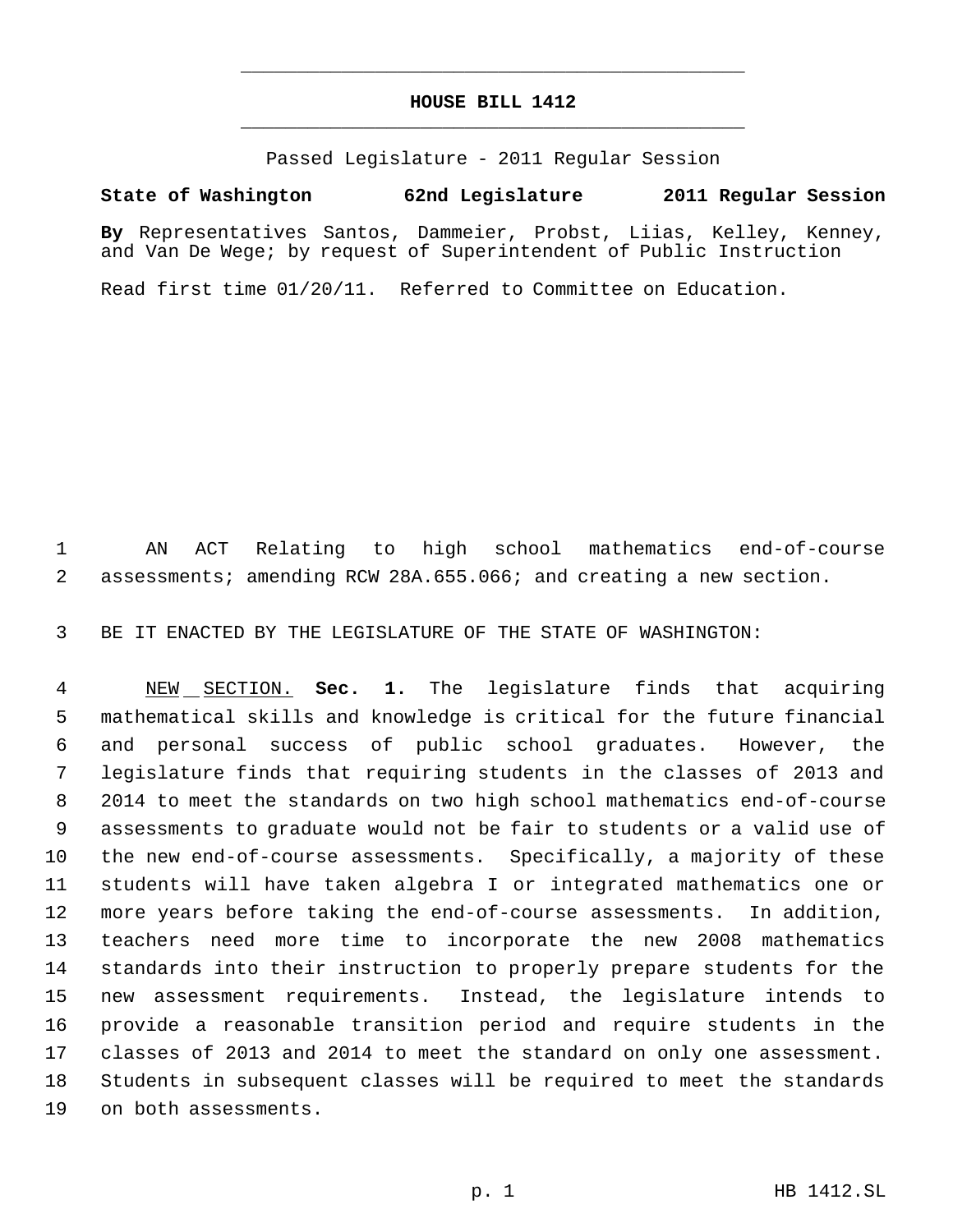**Sec. 2.** RCW 28A.655.066 and 2009 c 310 s 3 are each amended to read as follows:

 (1)(a) In consultation with the state board of education, the superintendent of public instruction shall develop statewide end-of- course assessments for high school mathematics that measure student achievement of the state mathematics standards. The superintendent shall take steps to ensure that the language of the assessments is responsive to a diverse student population. The assessments shall be implemented statewide in the 2010-11 school year.

 (b) The superintendent shall develop end-of-course assessments for the first year of high school mathematics that include the standards common to algebra I and integrated mathematics I and for the second year of high school mathematics that include the standards common to geometry and integrated mathematics II. The assessments under this subsection (1)(b) shall be used to demonstrate that a student meets the state standard on the mathematics content area of the high school Washington assessment of student learning for purposes of RCW 28A.655.061.

 (c) The superintendent of public instruction shall also develop subtests for the end-of-course assessments that measure standards for the first two years of high school mathematics that are unique to algebra I, integrated mathematics I, geometry, and integrated mathematics II. The results of the subtests shall be reported at the student, teacher, school, and district level.

 (2) For the graduating classes of 2013 and 2014 and for purposes of the certificate of academic achievement under RCW 28A.655.061, a student may use: (a) Results from the end-of-course assessment for the 28 first year of high school mathematics ( $(\text{plus})$ ) or the results from the end-of-course assessment for the second year of high school 30 mathematics; or (b) results from ((the comprehensive mathematics assessment to demonstrate that a student meets the state standard on the mathematics content area of the high school Washington assessment 33 of student learning) a high school mathematics retake assessment.

 (3) Beginning with the graduating class of 2015 and for purposes of the certificate of academic achievement under RCW 28A.655.061, the mathematics content area of the Washington assessment of student learning shall be assessed using the end-of-course assessment for the first year of high school mathematics plus the end-of-course assessment